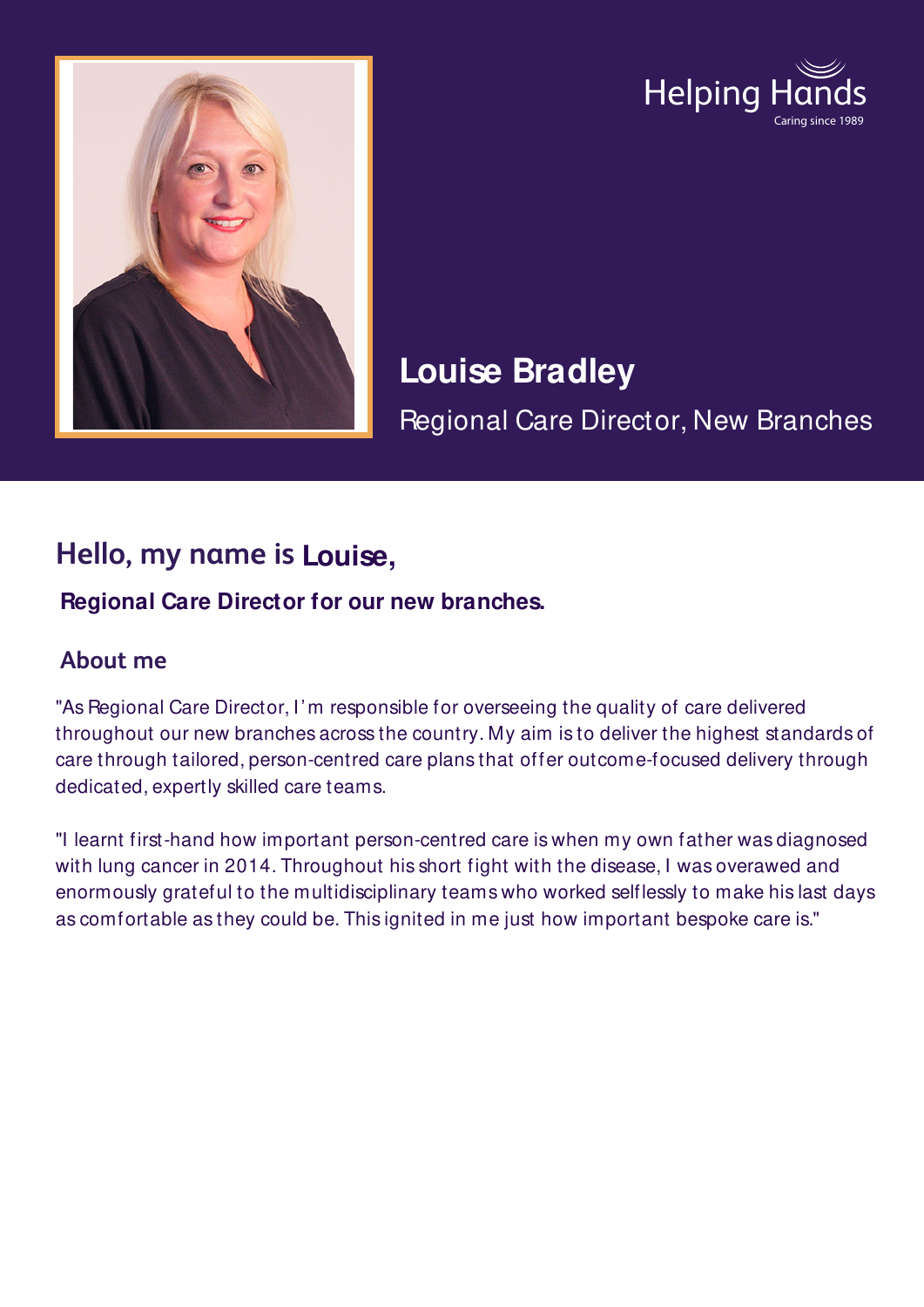#### **My experience and expertise**

Louise began her career in the social care sector at just 16 years old and has remained in the industry ever since. Throughout her career, Louise has worked within residential, nursing and home care services and is a key advocate in keeping people at home. Louise has also gained accredited qualifications in mental health, dementia and safeguarding of vulnerable adults.

Before Louise came to Helping hands, she was involved heavily in reablement services within local authorities. Louise's focus of reablement is on restoring independent functioning rather than resolving health care issues. "The objective is to help people relearn how to do things for themselves rather than the conventional home care approach of doing things for people", comments Louise. "People using reablement experience greater improvements in physical functioning, health-related quality of life and social care outcomes compared with people using standard home care."

Today as Regional Care Director, Louise takes overall accountability for the team of carers and branches in the new branch region and provides them with the advice and information they need to be confident throughout their working practises. Louise heavily promotes compassion, enthusiasm and education, allowing others in the sector to succeed by keeping our people at the centre of everything we do.